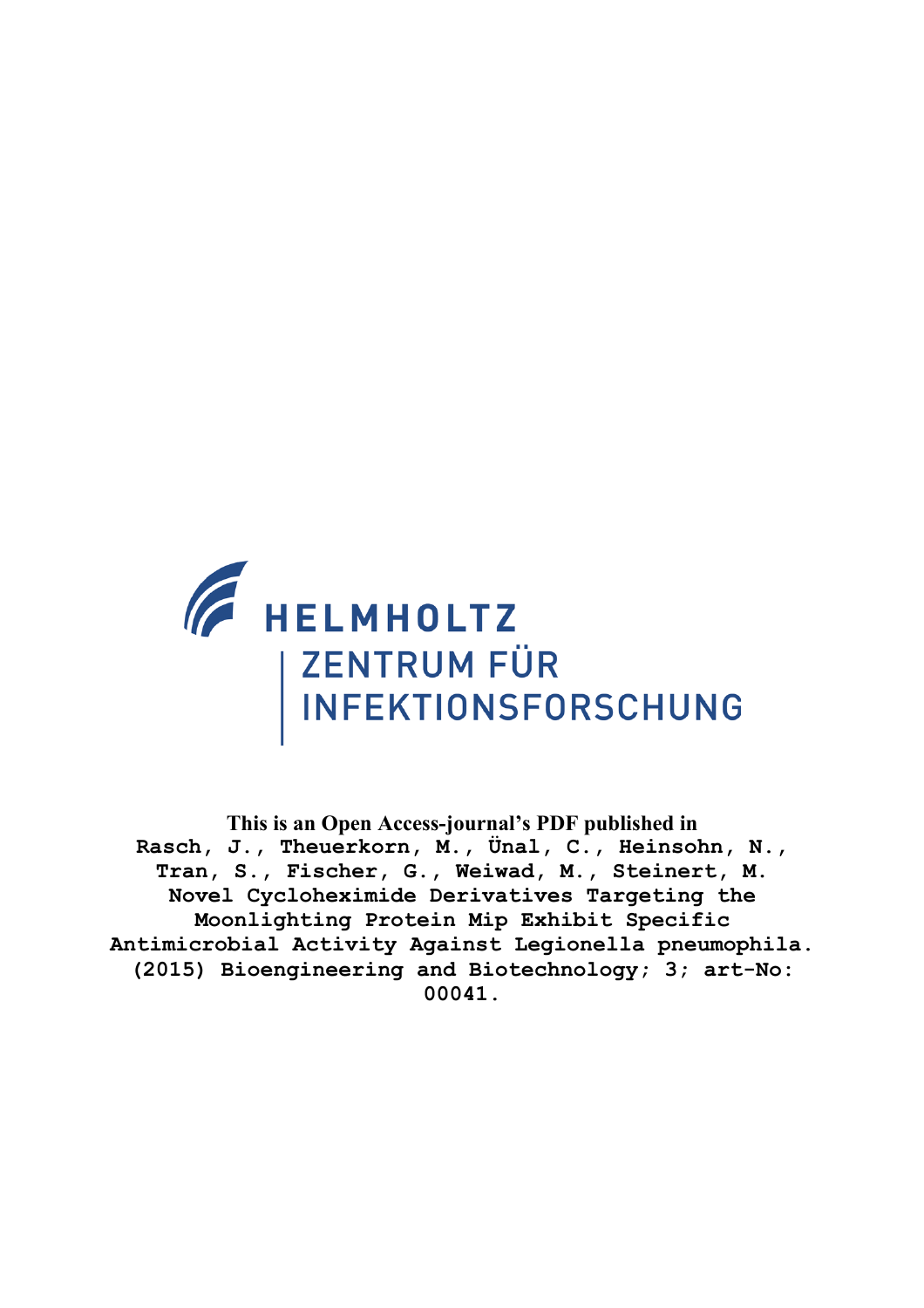

# [Novel cycloheximide derivatives targeting the](http://www.frontiersin.org/Journal/10.3389/fbioe.2015.00041/abstract) [moonlighting protein Mip exhibit specific antimicrobial](http://www.frontiersin.org/Journal/10.3389/fbioe.2015.00041/abstract) activity against [Legionella pneumophila](http://www.frontiersin.org/Journal/10.3389/fbioe.2015.00041/abstract)

# **Janine Rasch<sup>1</sup>† , Martin Theuerkorn<sup>2</sup>† , [Can Ünal](http://loop.frontiersin.org/people/200619/overview) 1,3, Natascha Heinsohn<sup>1</sup> , Stefan Tran<sup>1</sup> , Gunter Fischer 2,4 , MatthiasWeiwad2,4 and [Michael Steinert](http://loop.frontiersin.org/people/16213/overview) 1,5\***

1 Institut für Mikrobiologie, Technische Universität Braunschweig, Braunschweig, Germany

<sup>2</sup> Max Planck Institute of Biophysical Chemistry Göttingen BO Halle, Halle, Germany

<sup>3</sup> Türk-Alman Üniversitesi, Fen Fakültesi, Istanbul, Turkey

4 Institut für Biochemie und Biotechnologie, Universität Halle-Wittenberg, Halle-Wittenberg, Germany

<sup>5</sup> Helmholtz Centre for Infection Research, Braunschweig, Germany

#### **Edited by:**

Constance J. Jeffery, University of Illinois at Chicago, USA

#### **Reviewed by:**

Gaurav Sablok, Istituto Agrario San Michele, Italy Jing Zhang, Yale University, USA

#### **\*Correspondence:**

Michael Steinert, Institute for Microbiology, Technical University of Braunschweig, Spielmannstr. 7, Braunschweig D38106, Germany e-mail: [m.steinert@tu-bs.de](mailto:m.steinert@tu-bs.de)

†Janine Rasch and Martin Theuerkorn have contributed equally to this work. Macrophage infectivity potentiator (Mip) and Mip-like proteins are virulence factors in a wide range of pathogens including Legionella pneumophila. These proteins belong to the FK506 binding protein (FKBP) family of peptidyl-prolyl-cis/trans-isomerases (PPIases). In L. pneumophila, the PPIase activity of Mip is required for invasion of macrophages, transmigration through an in vitro lung–epithelial barrier, and full virulence in the guinea pig infection model. Additionally, Mip is a moonlighting protein that binds to collagen IV in the extracellular matrix. Here, we describe the development and synthesis of cycloheximide derivatives with adamantyl moieties as novel FKBP ligands, and analyze their effect on the viability of L. pneumophila and other bacteria. All compounds efficiently inhibited PPIase activity of the prototypic human FKBP12 as well as Mip with  $IC_{50}$ -values as low as 180 nM and 1.7  $\mu$ M, respectively. Five of these derivatives inhibited the growth of L. pneumophila at concentrations of  $30-40 \mu$ M, but exhibited no effect on other tested bacterial species indicating a specific spectrum of antibacterial activity. The derivatives carrying a 3,5-dimethyladamantan-1-[yl]acetamide substitution (MT\_30.32), and a 3-ethyladamantan-1-[yl]acetamide substitution (MT\_30.51) had the strongest effects in PPIase- and liquid growth assays. MT\_30.32 and MT\_30.51 were also inhibitory in macrophage infection studies without being cytotoxic. Accordingly, by applying a combinatorial approach, we were able to generate novel, hybrid inhibitors consisting of cycloheximide and adamantane, two known FKBP inhibitors that interact with different parts of the PPIase domain, respectively. Interestingly, despite the proven Mip-inhibitory activity, the viability of a Mipdeficient strain was affected to the same degree as its wild type. Hence, we also propose that cycloheximide derivatives with adamantyl moieties are potent PPIase inhibitors with multiple targets in L. pneumophila.

**Keywords: moonlighting, PPIase, cycloheximide, adamantane, inhibitor**

# **INTRODUCTION**

The Gram-negative bacterium *Legionella pneumophila* is the causative agent of Legionnaires' disease, a severe community acquired, and atypical pneumonia with mortality rates up to 5– 30% despite appropriate antibiotic treatment [\(Fields et al., 2002\)](#page-8-0). The virulence factor macrophage infectivity potentiator (Mip) of *L. pneumophila* is important for the establishment of the intracellular infection [\(Cianciotto et al., 1989;](#page-8-1) [Cianciotto and Fields,](#page-8-2) [1992\)](#page-8-2). It is a homodimeric lipoprotein that is localized on the surface of the bacteria [\(Helbig et al., 2001;](#page-8-3) [Köhler et al., 2003\)](#page-8-4). The dimerization occurs via its N-terminus that is followed by a long and flexible α-helix, and a C-terminal peptidyl-prolyl*cis/trans*-isomerase (PPIase) domain that catalyzes the *cis/trans* interconversion of Xaa-Pro peptide bonds [\(Lang et al., 1987;](#page-8-5) [Fis](#page-8-6)[cher et al., 1989;](#page-8-6) [Riboldi-Tunnicliffe et al., 2001\)](#page-8-7). Mip belongs

to the family of FK506 binding proteins (FKBP), and its PPIase domain is structurally highly similar to human FKBP12. Accordingly, both proteins interact with the natural inhibitors FK506 and rapamycin in a similar way [\(Ceymann et al., 2008\)](#page-7-0).

Mip was shown to be the first virulence associated PPIase [\(Fis](#page-8-8)[cher et al., 1992\)](#page-8-8). Mip-negative mutants are delayed in the onset of the intracellular replication cycle in several host cell types like macrophage cell lines, alveolar macrophages, blood monocytes, lung epithelial cells, and protozoan hosts [\(Cianciotto et al., 1989,](#page-8-1) [1990,](#page-8-9) [1995;](#page-8-10) [Cianciotto and Fields, 1992;](#page-8-2)[Wintermeyer et al., 1995\)](#page-8-11). Beyond monocellular hosts, Mip contributes to bacterial replication as well as dissemination within the lung tissue, and subsequent spread to the spleen in guinea pigs [\(Engleberg et al., 1989;](#page-8-12) [Cian](#page-8-9)[ciotto et al., 1990;](#page-8-9) [Cianciotto and Fields, 1992\)](#page-8-2). This process could be simulated, and the contribution of Mip confirmed in *in vitro*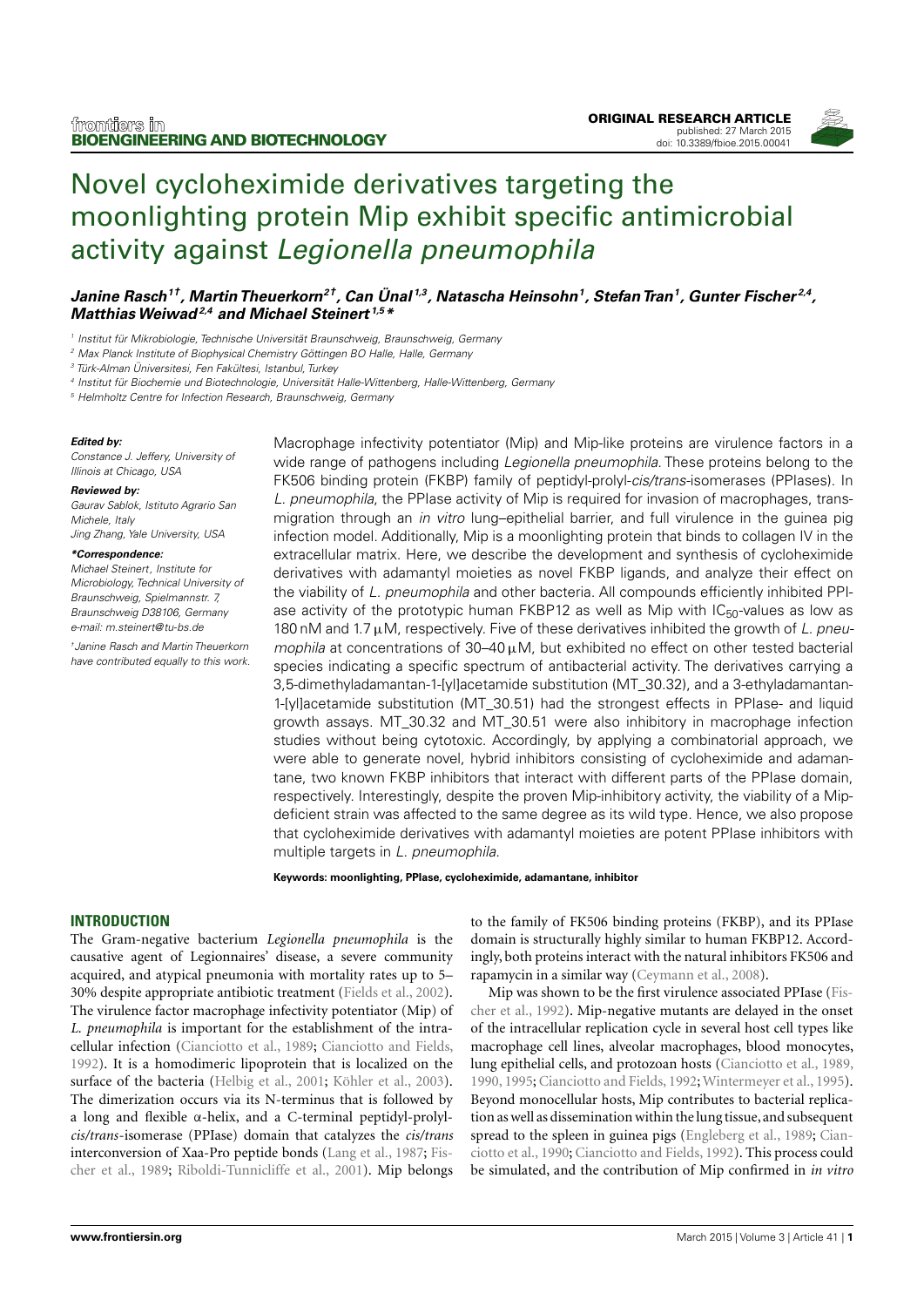transmigration assays. Furthermore, degradation assays with  $35S$ labeled ECM proteins support the hypothesis of a concerted action of Mip and proteolytic enzymes of either host or bacterial origin [\(Wagner et al.,](#page-8-13) [2007\)](#page-8-13).

Mip exerts part of its virulence associated functions in the lung by moonlighting as it can interact with collagen IV [\(Wagner et al.,](#page-8-13) [2007\)](#page-8-13). This interaction is mediated by the PPIase domain, which binds to a distinct 13-mer sequence within the non-collagenous domain (NC1) of the α1 isomer of collagen IV, and promotes transmigration of the bacteria across barriers constituted by collagen containing extracellular matrices (ECM) or lung epithelial cell lines [\(Wagner et al.,](#page-8-13) [2007;](#page-8-13) [Ünal et al.,](#page-8-14) [2011\)](#page-8-14). Hence, attenuation of Mip-deficient mutant bacteria in the guinea pig infection model is partly influenced by the moonlighting properties of Mip that facilitates adhesion to the ECM followed by efficient colonization and destruction of lung tissue.

Currently, moonlighting proteins that contribute to bacterial infections arise as interesting new therapeutic targets [\(Hender](#page-8-15)[son and Martin,](#page-8-15) [2014\)](#page-8-15). Since homologs of Mip are also present in other intracellularly replicating and persisting pathogens like *Trypanosoma cruzi*, *Coxiella burnetii*, *Neisseria gonorrhoeae,* and several members of the genus *Chlamydia,* it is suggested that moonlighting Mip and Mip-related PPIases are potential targets for novel antimicrobials [\(Lundemose et al.,](#page-8-16) [1993;](#page-8-16) [Mo et al.,](#page-8-17) [1995;](#page-8-17) [Moro et al.,](#page-8-18) [1995;](#page-8-18) [Rockey et al.,](#page-8-19) [1996;](#page-8-19) [Leuzzi et al.,](#page-8-20) [2005\)](#page-8-20). The characterized inhibitors rapamycin and FK506 are not suitable antibiotics, because they also interact with human FKBPs. Complexes of human FKBP12 and FK506 dock to the protein phosphatase calcineurin, thereby blocking T cell proliferation via the NFAT pathway [\(Liu et al.,](#page-8-21) [1992\)](#page-8-21). Moreover, the FKBP12-rapamycin complex inhibits an essential Ser/Thr protein kinase called mammalian target of rapamycin (mTOR), thereby influencing IL-2 receptor signal transduction [\(Boytim et al.,](#page-7-1) [2000\)](#page-7-1). As a result, both drugs have immunosuppressive properties that find clinical use mainly during organ transplantations [\(Gaali et al.,](#page-8-22) [2011\)](#page-8-22).

The search for non-immunosuppressive FKBP inhibitors has resulted in the discovery, or *de novo* design of several nonmacrolide structures [\(Ünal and Steinert,](#page-8-23) [2014\)](#page-8-23). Among those is the natural compound cycloheximide of *Streptomyces griseus* that was identified by screening a compound library. While cycloheximide is an efficient inhibitor of eukaryotic protein synthesis, its imide-substituted derivatives, such as cycloheximide *N*-ethylethanoate ([Figure 1A](#page-2-0)) or  $N-(N',N'-{\rm dimethylcarboxamido-}$ methyl)-cycloheximide (DM-CHX), are devoid of this side effect, and potently inhibit FKBPs [\(Christner et al.,](#page-7-2) [1999;](#page-7-2) [Edlich et al.,](#page-8-24) [2006;](#page-8-24) [Norville et al.,](#page-8-25) [2011\)](#page-8-25). In contrast, adamantane and its derivatives (**[Figure 1B](#page-2-0)**) were identified and produced in a custom tailored process by computational predictions based on the structure of the FKBP12-FK506 complex [\(Babine et al.,](#page-7-3) [1995\)](#page-7-3). Interestingly, these two substance classes seem to interact with FKBPs in different ways. While cycloheximide *N*-ethylethanoate primarily binds to the vicinity of the enzymatic cleft, adamantane and its derivatives can replace the pipecolinic acid moiety of FK506 making close contact to several conserved amino acids in the PPIase pocket [\(Babine et al.,](#page-7-3) [1995;](#page-7-3) [Norville et al.,](#page-8-25) [2011\)](#page-8-25). The aims of the present study were the synthesis of novel Mip ligands by the combination of both substance classes and the evaluation of their PPIase



<span id="page-2-0"></span>inhibitory action as well as their spectrum of antibacterial activity and potential as suppressors of *Legionella*-infection.

# **MATERIALS AND METHODS MATERIALS FOR CHEMICAL SYNTHESIS**

All chemicals,unless otherwise noted,were purchased from Sigma-Aldrich and were of reagent grade. Trifluoroacetic acid (TFA) was obtained from Merck. FK506 and cyclosporine A (CsA) were obtained from LC Laboratories. Acetonitrile (ACN) HPLC gradient grade was purchased from Fisher Scientific.

#### **INSTRUMENTATION**

The preparative HPLC Sykam contained two S1021 pumps, a controller S2001, an Abimed 118 UV/VIS detector and reverse phase columns Phenomenex Gemini-NX  $250 \times 21.2$  C18, and a Phenomenex Jupiter Proteo 90A AX 250  $\times$  21.2. Solvent A: H<sub>2</sub>O. Solvent B: ACN. The purity of the final products was determined using a Dionex analytical HPLC unit coupled with a photodiode array detector and a Vydac reverse phase column (C18  $5 \mu$ m, 4.6 mm  $\times$  250 mm column) coupled with a Surveyor MSQ (Thermo Finnigan) mass spectrometer. The same solvent system used for preparative HPLC was used for analytical HPLC. Demineralized water was additionally purified with a Millipore water purification system.

#### **CHEMICAL SYNTHESIS**

#### **N-(carboxymethyl)cycloheximide**

To a solution of cycloheximide (500 mg; 1.78 mmol) in 15 ml of DMF was added tert-butylbromo acetate  $(369 \,\mu\text{I}; 2.5 \,\text{mmol})$ and anhydrous  $K_2CO_3$  (442 mg; 3.2 mmol), and the solution was stirred overnight at room temperature. After evaporation of the solvent, the resulting residue was dissolved in ethyl acetate and filtered following evaporation of ethyl acetate.

The entire crude product *N*-[methyl-(tert-butyloxycarbonyl)] cycloheximide was dissolved in 20 ml of  $CH<sub>2</sub>Cl<sub>2</sub>$ , and 4 ml of a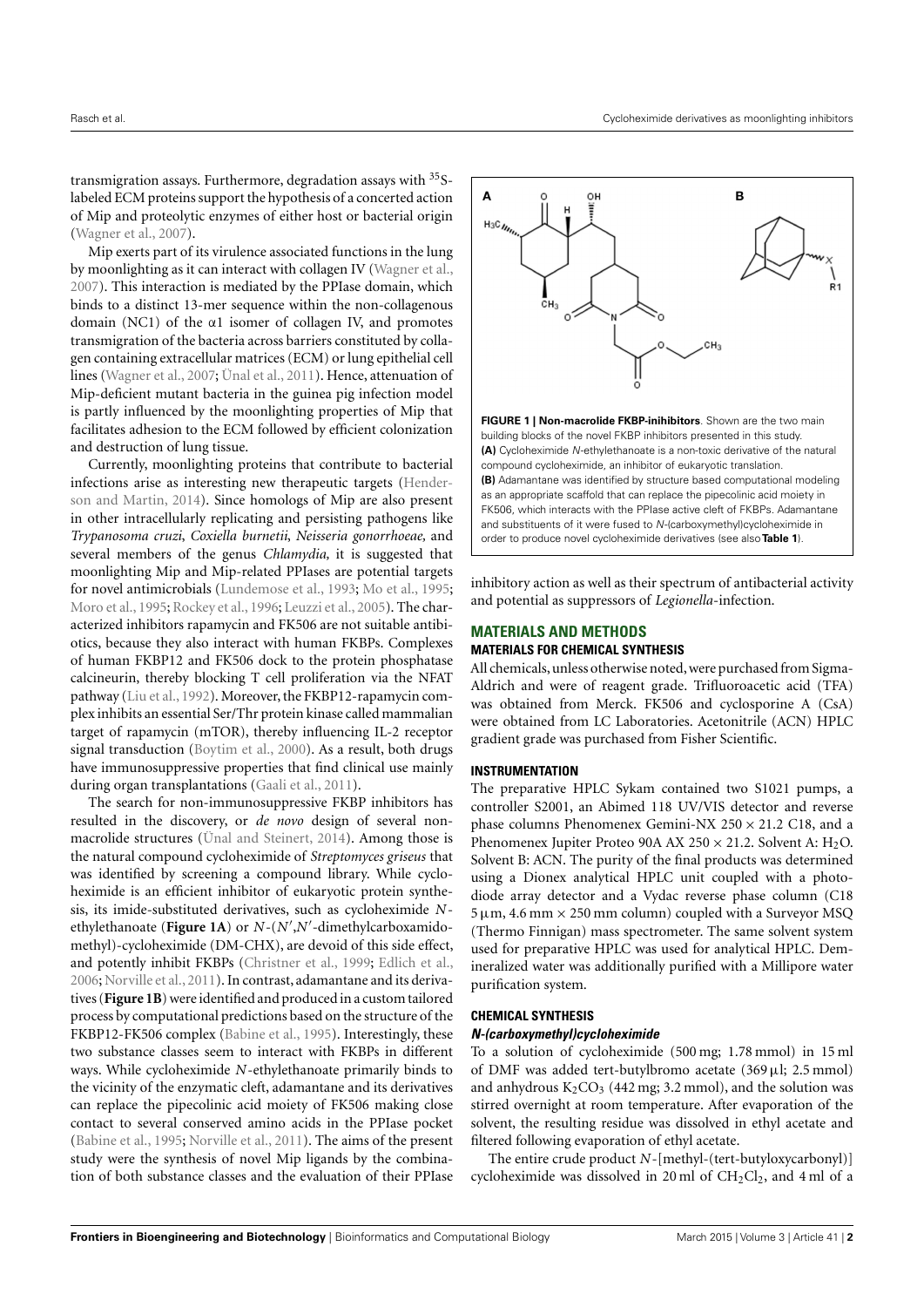2.2M zinc (II)-chloride diethyl etherate solution (freshly prepared) was added and stirred at room temperature for 4 h. The mixture was transferred into a separatory funnel and washed with a saturated aqueous ETDA solution  $(2 \text{ ml} \times 10 \text{ ml})$ . The layers were separated and the organic phase was washed an additional time with 10 ml of a saturated aqueous NaCl solution. The organic layer was separated, dried over  $Na<sub>2</sub>SO<sub>4</sub>$ , and the solvent was evaporated. The crude product was used without further purification. The crude *N*-(carboxymethyl)cycloheximide was achieved with a yield of 479 mg (79% relating to applied amount of cycloheximide).  $[M + H] +$  calc. = 340.2,  $[M + H] +$  found = 340.4.

# **MT\_30.32**

*N*-(carboxymethyl)cycloheximide (10.0 mg; 29.5µmol), PyBOP (16.0 mg; 29.5  $\mu$ mol), and *N*-ethyldiisopropylamine (15.0  $\mu$ l;  $74.5 \mu$ mol) were dissolved in 4 ml DMF and pre-incubated for 5 min. 3,5-dimethyl-1-adamantamine hydrochloride (12.0 mg;  $59.0 \,\mathrm{\upmu}$ mol) was added and the mixture was stirred for 1h at room temperature. The solvent was evaporated and the crude product was purified via preparative HPLC using a RP C18 column (Phenomenex Gemini-NX,  $250 \times 21.2$ ) with a linear gradient of 30–80% ACN in 40 min and a flow rate of 17.0 ml/min. The product was achieved with a yield of 6.7 mg (45.5%).  $[M + H] + \text{calc.} = 501.3$ ,  $[M + H] + \text{found} = 501.5$ .

# **MT\_30.51**

 $N$ -(carboxymethyl)cycloheximide (10.0 mg; 29.5  $\mu$ mol), PyBOP (16.0 mg; 29.5  $\mu$ mol), and *N*-ethyldiisopropylamine (15.0  $\mu$ l;  $74.5 \mu$ mol) were dissolved in 4 ml DMF and pre-incubated for 5 min. (3-ethyl-1-adamantyl)amine hydrochloride (12.8 mg;  $59.0 \,\mu$ mol) was added and the mixture was stirred for 1 h at room temperature. The solvent was evaporated and the crude product was purified via preparative HPLC using a RP C18 column (Phenomenex Gemini-NX,  $250 \times 21.2$ ) with a linear gradient of 20–60% ACN in 30 min and a flow rate of 17.0 ml/min. The product was achieved with a yield of 8.6 mg (58.5%).  $[M + H] + \text{calc.} = 501.3$ ,  $[M + H] + \text{found} = 501.4$ .

# **MT\_30.38**

*N*-(carboxymethyl)cycloheximide (10.0 mg; 29.5µmol), PyBOP  $(16.0 \text{ mg}; 29.5 \mu \text{mol})$ , and *N*-ethyldiisopropylamine  $(10.4 \mu \text{J};$ 59.0  $\mu$ mol) were dissolved in 4 ml DMF and pre-incubated for 5 min. 3-Amino-1-adamantol  $(9.8 \text{ mg}; 59.0 \mu \text{mol})$  was added and the mixture was stirred for 1 h at room temperature. The solvent was evaporated and the crude product was purified via preparative HPLC using a RP C18 column (Phenomenex Gemini-NX,  $250 \times 21.2$ ) with a linear gradient of 30–80% ACN in 40 min and a flow rate of 17.0 ml/min. The product was achieved with a yield of 7.2 mg (50.0%).  $[M + H] + \text{calc.} = 489.3$ ,  $[M + H] + found = 489.3.$ 

# **MT\_30.79**

*N*-(carboxymethyl)cycloheximide (10.0 mg; 29.5µmol), PyBOP  $(16.0 \text{ mg}; 29.5 \text{ µmol})$ , and *N*-ethyldiisopropylamine  $(10.4 \text{ µl})$ ;  $59.0 \,\mu$ mol) were dissolved in 4 ml DMF and pre-incubated for 5 min. 3-amino-5,7-dimethyl-adamant-1-ol (11.5 mg; 59.0  $\mu$  mol) was added and the mixture was stirred for 1 h at room temperature.

The solvent was evaporated and the crude product was purified via preparative HPLC using a RP C18 column (Phenomenex Gemini-NX,  $250 \times 21.2$ ) with a linear gradient of 30–80% ACN in 40 min and a flow rate of 17.0 ml/min. The product was achieved with a yield of 6.3 mg (41.4%).  $[M + H] + \text{calc.} = 517.4$ ,  $[M + H] + found = 517.3.$ 

# **MT\_30.3**

*N*-(carboxymethyl)cycloheximide (10.0 mg; 29.5µmol), PyBOP  $(16.0 \text{ mg}; 29.5 \text{ µmol})$ , and *N*-ethyldiisopropylamine  $(10.4 \text{ µl})$ ; 59.0  $\mu$ mol) were dissolved in 4 ml DMF and pre-incubated for 5 min. Tert-butylamine  $(6.2 \mu l; 59.0 \mu mol)$  was added and the mixture was stirred for 1 h at room temperature. The solvent was evaporated and the crude product was purified via preparative HPLC using a RP C18 column (Phenomenex Gemini-NX,  $250 \times 21.2$ ) with a linear gradient of 30–80% ACN in 40 min and a flow rate of 17.0 ml/min. The product was achieved with a yield of 5.9 mg (50.8%).  $[M + H] + \text{calc.} = 395.2$ ,  $[M + H] + found = 395.3.$ 

# **MT\_30.9**

*N*-(carboxymethyl)cycloheximide (10.0 mg; 29.5µmol), PyBOP (16.0 mg; 29.5  $\mu$ mol), and N-ethyldiisopropylamine (10.4  $\mu$ l; 59.0  $\mu$ mol) were dissolved in 4 ml DMF and pre-incubated for 5 min. Tert-butylmethylamine  $(7.0 \text{ mg}; 59.0 \mu \text{mol})$  was added and the mixture was stirred for 1 h at room temperature. The solvent was evaporated and the crude product was purified via preparative HPLC using a RP C18 column (Phenomenex Gemini-NX,  $250 \times 21.2$ ) with a linear gradient of 30–80% ACN in 40 min and a flow rate of 17.0 ml/min. The product was achieved with a yield of 9.2 mg (76.7%).  $[M + H] + \text{calc.} = 409.2$ ,  $[M + H] + found = 409.4.$ 

# **MT\_30.8**

*N*-(carboxymethyl)cycloheximide (10.0 mg; 29.5µmol), PyBOP (16.0 mg; 29.5  $\mu$ mol), and *N*-ethyldiisopropylamine (10.4  $\mu$ l;  $59.0 \mu$ mol) were dissolved in 4 ml DMF and pre-incubated for 5 min. 1-aminoadamantan  $(9.0 \text{ mg}; 59.0 \mu \text{mol})$  was added and the mixture was stirred for 1 h at room temperature. The solvent was evaporated and the crude product was purified via preparative HPLC using a RP C18 column (Phenomenex Gemini-NX,  $250 \times 21.2$ ) with a linear gradient of 30–80% ACN in 40 min and a flow rate of 17.0 ml/min. The product was achieved with a yield of 8.7 mg (62.6%).  $[M + H] + \text{calc.} = 473.3$ ,  $[M + H] + found = 473.5.$ 

# **MT\_30.92**

(S)-2-methyl-CBS-oxazaborolidine (1.2 mg;  $21.2 \mu$  mol) and a 1M solution of BH3 in THF (22.0  $\mu$ ml; 21.2  $\mu$ mol) were dissolved in 5 ml of anhydrous THF and stirred for 15 min. This solution was added slowly within 30 min to a stirred solution of MT\_30.8 (10.0 mg;  $21.2 \mu$  mol) in 10 ml anhydrous THF at 0°C. The stirring is maintained for 40 min. Thereafter, 10 ml of methanol was added and the solution was evaporated. The crude product was purified via preparative HPLC using a RP C12 column (Phenomenex Gemini-NX,  $250 \times 21.2$ ) with a linear gradient of 30–80% ACN in 40 min and a flow rate of 17.0 ml/min. The product was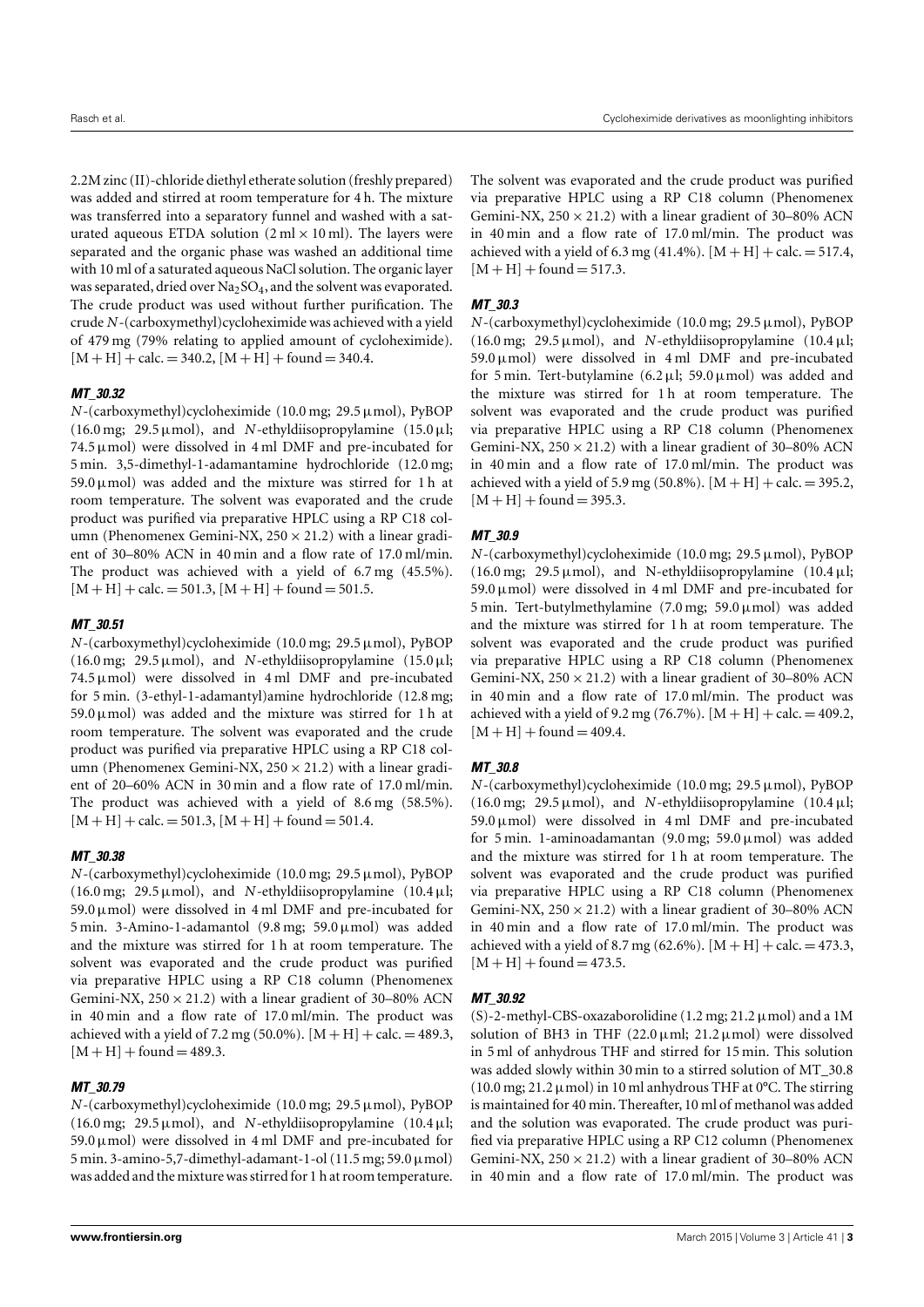achieved with a yield of 5.8 mg (58.0%).  $[M + H] + \text{calc.} = 475.3$ ,  $[M + H] + found = 475.5.$ 

# **MT\_30.93**

(R)-2-methyl-CBS-oxazaborolidine  $(1.2 \text{ mg}; 21.2 \mu \text{mol})$  and a 1M solution of BH3 in THF  $(22.0 \,\mu\text{ml}; 21.2 \,\mu\text{mol})$  were dissolved in 5 ml of anhydrous THF and stirred for 15 min. This solution was added slowly within 30 min to a stirred solution of MT\_30.8 (10.0 mg;  $21.2 \mu$  mol) in 10 ml anhydrous THF at 0°C. The stirring is maintained for 40 min. Thereafter, 10 ml of methanol was added and the solution was evaporated. The crude product was purified via preparative HPLC using a RP C12 column (Phenomenex Jupiter Proteo 90A AX,  $250 \times 21.2$ ) with a linear gradient of 30–80% ACN in 40 min and a flow rate of 17.0 ml/min. The product was achieved with a yield of 6.9 mg  $(69.1\%)$ .  $[M + H] + calc. = 475.3$ ,  $[M + H] + found = 475.3$ .

# **PROTEASE COUPLED PPIase ASSAY**

The PPIase activity of Mip or FKBP12 was determined by using the peptide substrate Succinyl-Ala-Leu-Pro-Phe-4-nitroanilide in the protease-coupled PPIase assay as described previously [\(Fischer](#page-8-8) [et al.,](#page-8-8) [1992\)](#page-8-8). Briefly, 30 nM Mip or 8 nM FKBP12 was preincubated with  $40 \mu M$  peptide substrate in the presence or absence of various inhibitor concentrations for 4 min at 10°C in 35 mM HEPES/NaOH buffer (pH 7.8). Then, reaction was started by addition of 100µg/mL of the isomer specific protease chymotrypsin, and the release of 4-nitroaniline was monitored by measuring the absorbance at 390 nm.

#### **DETERMINING THE MINIMAL INHIBITORY CONCENTRATION**

The minimal inhibitory concentration (MIC) method was used to determine the minimal concentration of cycloheximide derivatives that is needed to inhibit the growth of *L. pneumophila* Corby*, Yersinia pseudotuberculosis, Escherichia coli* K12*, Staphylococcus aureus, Pseudomonas aeruginosa* PA01*, Salmonella enterica* subsp. *Enterica*, and *Klebsiella aerogenes*. All bacteria were cultured in LB (Luria-Bertani) medium except for *L. pneumophila*, which were grown in YEB medium (buffered yeast extract broth). All bacterial species were cultured overnight at 37°C and 200 rpm, and adjusted to  $2 \times 10^7$  cells/ml with LB or YEB, respectively. One hundred microliter aliquots of these bacterial suspensions were transferred to 96 well plates and were mixed with an additional 100  $\mu$ l medium with and without several cycloheximide derivatives starting at concentrations between 10 and 100  $\mu$ M concentrations with 10  $\mu$ M increments. Bacteria were cultured at 37°C and 180 rpm for 2 days, and growth was measured at 600 nm in a microplate reader.

# **IN VITRO ACTIVITY OF CYCLOHEXIMIDE DERIVATIVES IN INFECTED MACROPHAGES**

The human monocyte cell line THP-1 (ACC 16) was purchased from the German Collection of Microorganisms and Cell Cultures (The Leibniz Institute DSMZ), and maintained in RPMI supplemented with 10% fetal bovine serum and 2 mM  $L$ -glutamine at 37°C in a 5%  $CO<sub>2</sub>$ -atmosphere. For infection assays, the monocytes were adjusted to 5  $\times$  10<sup>5</sup> cells/ml in fresh medium supplemented with 100 nM phorbol-12-myristate-13 acetate (PMA, Sigma–Aldrich P8139). Two hundred microliters

of this suspension were transferred into the wells of a 96-well cell culture plate, and the cells were differentiated for 2 days into macrophage-like cells.

For infection, *L. pneumophila* Corby was grown over night in YEB medium to early stationary phase. Bacteria were washed once with  $H_2O_{dd}$  (3 min, 6000  $\times$  *g*, RT), and adjusted to 10<sup>6</sup> cfu/ml in fresh RPMI (infection medium). The medium of differentiated THP-1 cells was replaced by  $100 \mu l$  of infection medium (MOI 1). After 2 h, extracellular bacteria were removed by washing three times with pre-warmed PBS. Finally, the cells were covered with fresh medium containing cycloheximide derivatives at the indicated concentrations. Medium containing only 1% (v/v) ethanol or 1% (v/v) DMSO was used as control. Uptake of bacteria and bacterial replication were monitored by lysing the cells after 2 and 24 h after infection, respectively, by adding Triton X-100 at a final concentration of 0.1% (v/v), and plating out serial dilutions on BCYE agar plates.

# **CYTOTOXICITY ASSAY**

In order to rule out cytotoxic side effects of the biologically active cycloheximide derivatives on eukaryotic cells, the viability of THP-1 cells was measured using the Alamar Blue reagent (Biozol, #BZL00726) according to manufacturer's instructions. Briefly, THP-1 cells were prepared as described above. Instead of infecting the cells, they were incubated with  $100 \mu M MT_30.32$ , or MT\_30.51 for 20 h, at which time point Alamar Blue reagent was added. After another 4 h, cell viability was assessed by measuring fluorescence intensity at 590 nm (excitation 570 nm) using a Varioskan™ Multimode plate reader (Thermo Scientific).

# **RESULTS**

# **NOVEL IMIDE SUBSTITUTED CYCLOHEXIMIDE DERIVATIVES POSSESS IMPROVED FKBP INHIBITORY ACTIVITIES**

In the search for novel FKBP inhibitors without immunosuppressive side effects, we decided to extend the number of derivatives of the already described imide substituted cycloheximide compounds [\(Christner et al.,](#page-7-2) [1999\)](#page-7-2). Of the nine compounds generated for this study, two (MT\_30.3 and MT\_30.9) were produced using tert-butylamine as a substituting functionality, while the rest carried adamantane based substitutions (**[Table 1](#page-5-0)**). The inhibitory activities of these compounds were evaluated in a protease coupled PPIase assay with the chromogenic peptide substrate Succinyl-Ala-Phe-Pro-Phe-4-nitroanilide using the human FKBP12 as well as Mip of *L. pneumophila*. Generally, all the substances inhibited FKBP12 more efficiently than Mip except for MT\_30.9, which was with IC<sub>50</sub>-values of  $36.1 \pm 4.1$ and  $31.7 \pm 7.4 \,\mu$ M for FKBP12 and Mip, respectively, also the least efficient inhibitor. Similarly, the most effective inhibitor of FKBP12, MT\_30.32 (IC<sub>50</sub> 0.18  $\pm$  0.05  $\mu$ M), had with 1.7  $\pm$  0.2  $\mu$ M the lowest  $IC_{50}$ -value for Mip. This correlation between FKBP12 and Mip could also be observed for the second and third best inhibitors MT\_30.51 and MT\_30.79, respectively. However, in case of these derivatives, the  $IC_{50}$ -values for Mip were about 25-fold higher than for FKBP12, hence, considerably higher than MT\_30.32. The remaining compounds inhibited FKBP12 and Mip in the range of  $1-2$  and  $1.5-34 \mu M$ , respectively (**[Table 1](#page-5-0)**).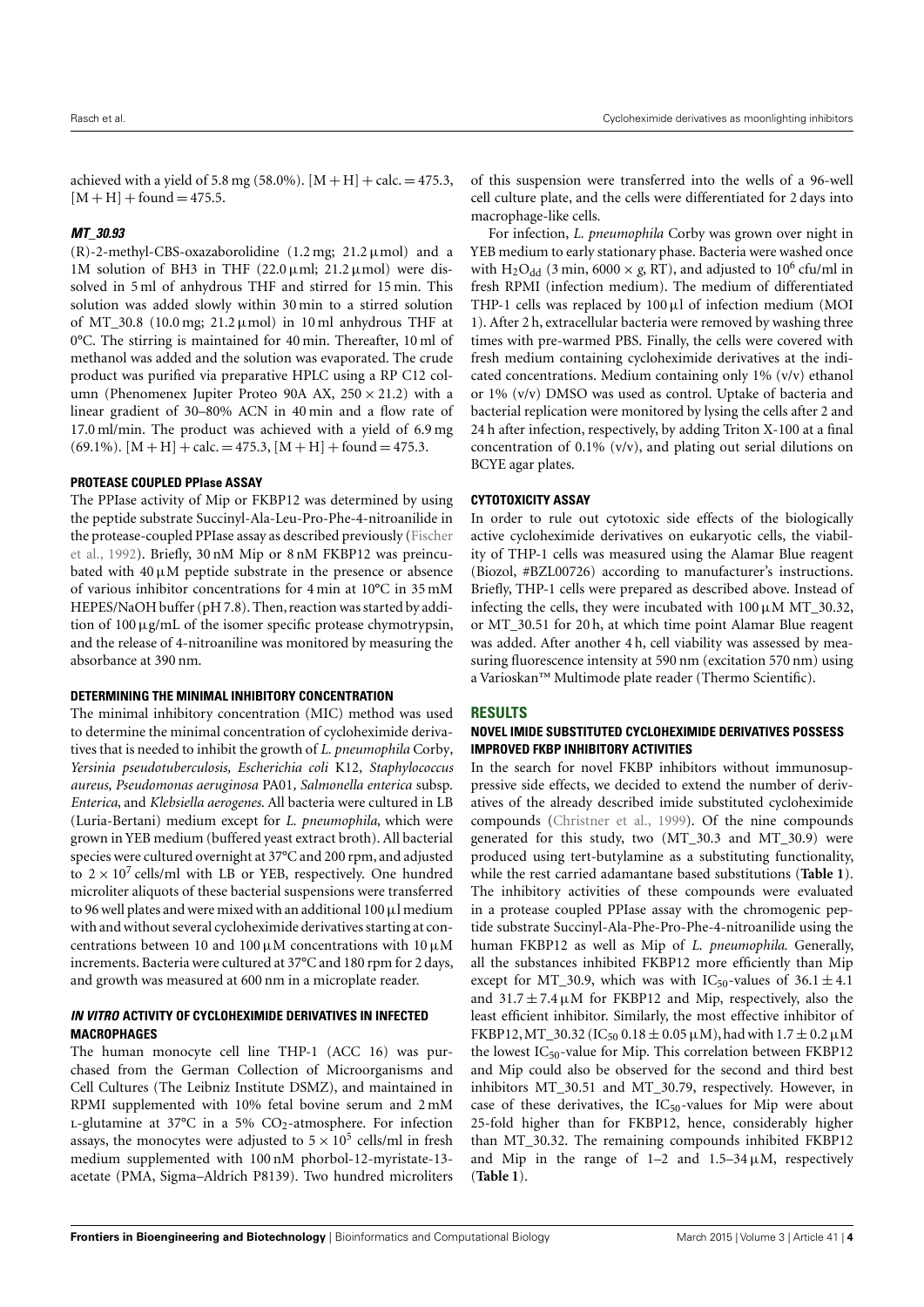| Compound | <b>Structure</b>                                                                                                                                                                                                                                                                                                                                                       | $IC_{50}$ (FKBP12)            | $IC_{50}$ (Mip)             |
|----------|------------------------------------------------------------------------------------------------------------------------------------------------------------------------------------------------------------------------------------------------------------------------------------------------------------------------------------------------------------------------|-------------------------------|-----------------------------|
| MT_30.3  | $\frac{1}{2}$ or $\frac{1}{2}$ or $\frac{1}{2}$ or $\frac{1}{2}$ K                                                                                                                                                                                                                                                                                                     | $2.0 \pm 0.1 \,\mu M$         | $33.8 \pm 8.6 \,\mu M$      |
| MT_30.8  | t v d N<br>$\frac{1}{2}$                                                                                                                                                                                                                                                                                                                                               | $0.4 \pm 0.04 \,\mu M$        | $8.5 \pm 2.1 \,\mu M$       |
| MT_30.9  | $\bigcup_{n=0}^{\infty} a_n$<br>$\begin{picture}(120,17) \put(15,17){\line(1,0){155}} \put(15,17){\line(1,0){155}} \put(15,17){\line(1,0){155}} \put(15,17){\line(1,0){155}} \put(15,17){\line(1,0){155}} \put(15,17){\line(1,0){155}} \put(15,17){\line(1,0){155}} \put(15,17){\line(1,0){155}} \put(15,17){\line(1,0){155}} \put(15,17){\line(1,0){155}} \put(15,17$ | $36.1 \pm 4.1 \,\mu M$        | $31.7 \pm 7.4 \,\mu M$      |
| MT_30.32 | $\frac{1}{\sqrt{2}}$<br>$\begin{pmatrix} 0 & 0 & 0 & 0 \\ 0 & 0 & 0 & 0 \\ 0 & 0 & 0 & 0 \\ 0 & 0 & 0 & 0 \\ 0 & 0 & 0 & 0 \\ 0 & 0 & 0 & 0 \\ 0 & 0 & 0 & 0 \\ 0 & 0 & 0 & 0 \\ 0 & 0 & 0 & 0 \\ 0 & 0 & 0 & 0 \\ 0 & 0 & 0 & 0 \\ 0 & 0 & 0 & 0 \\ 0 & 0 & 0 & 0 \\ 0 & 0 & 0 & 0 & 0 \\ 0 & 0 & 0 & 0 & 0 \\ 0 & 0 & 0 & 0 & 0 \\ 0 & 0 & 0 & 0 & $                 | $0.18\pm0.05\,\mu\text{M}$    | $1.7 \pm 0.2 \,\mu M$       |
| MT_30.38 | $\frac{1}{\sqrt{6}}$                                                                                                                                                                                                                                                                                                                                                   | $1.2\pm0.1\,\mu\text{M}$      | $21.8 \pm 3.3 \,\mu M$      |
| MT_30.51 | $4.8$ or $4.8$ or $4.8$                                                                                                                                                                                                                                                                                                                                                | $0.19\pm0.06\,\mu\text{M}$    | $5.6 \pm 1.1 \,\mu M$       |
| MT_30.79 | $\begin{picture}(180,10) \put(0,0){\line(1,0){10}} \put(10,0){\line(1,0){10}} \put(10,0){\line(1,0){10}} \put(10,0){\line(1,0){10}} \put(10,0){\line(1,0){10}} \put(10,0){\line(1,0){10}} \put(10,0){\line(1,0){10}} \put(10,0){\line(1,0){10}} \put(10,0){\line(1,0){10}} \put(10,0){\line(1,0){10}} \put(10,0){\line(1,0){10}} \put(10,0){\line($                    | $0.22 \pm 0.02 \,\mu\text{M}$ | $4.9 \pm 0.9 \,\mu\text{M}$ |
| MT_30.92 | $\begin{picture}(180,10) \put(10,10){\line(1,0){10}} \put(10,10){\line(1,0){10}} \put(10,10){\line(1,0){10}} \put(10,10){\line(1,0){10}} \put(10,10){\line(1,0){10}} \put(10,10){\line(1,0){10}} \put(10,10){\line(1,0){10}} \put(10,10){\line(1,0){10}} \put(10,10){\line(1,0){10}} \put(10,10){\line(1,0){10}} \put(10,10){\line(1,0){10$                            | $1.0 \pm 0.1 \,\mu\text{M}$   | $12.6 \pm 1.4 \,\mu M$      |
| MT_30.93 | $\frac{1}{\sqrt{1-\frac{1}{2}}}$                                                                                                                                                                                                                                                                                                                                       | $0.9\pm0.05\,\mu\text{M}$     | $16.3\pm2.6\,\mu\text{M}$   |

<span id="page-5-0"></span>

| Table 1   PPlase inhibitory activities of novel cycloheximide derivatives |
|---------------------------------------------------------------------------|
| and their structures.                                                     |

<span id="page-5-1"></span>**Table 2 | MICs evaluated for L. pneumophil a Corby and its isogenic mip-deficient mutant**.

| Compound  | <b>WT</b>                     |                        | $\Delta$ mip      |            |
|-----------|-------------------------------|------------------------|-------------------|------------|
|           | <b>Inhibition<sup>a</sup></b> | <b>MIC<sup>b</sup></b> | <b>Inhibition</b> | <b>MIC</b> |
| MT_30.3   |                               |                        |                   |            |
| MT_30.8   |                               |                        |                   |            |
| MT_30.9   | $^{+}$                        | 30                     | $\pm$             | 30         |
| MT_30.32  | $^{+}$                        | 30                     | $^{+}$            | 30         |
| MT_30.38  |                               |                        |                   |            |
| MT_30.51  | $^{+}$                        | 30                     | $\pm$             | 30         |
| MT_30.79  |                               |                        |                   |            |
| MT_30.92  | $^{+}$                        | 40                     | $^{+}$            | 40         |
| MT_30.93  | $^{+}$                        | 40                     | $^{+}$            | 40         |
| Rapamycin | $^+$                          | 40                     | $\pm$             | 40         |

<sup>a</sup>(-): no inhibition of growth at the highest tested concentration of 100  $\mu$ M.  $b$ Minimal inhibitory concentrations are given in  $\mu$ M.

relevant Gram-negative species *Y. pseudotuberculosis, P. aeruginosa* PA01*, S. enterica* subsp. *enterica, K. aerogenes*, and *E. coli* K12, as well as the Gram-positive pathogen *S. aureus*. To our surprise, none of the tested strains were affected in their growth by MT30\_32 indicating that the antibacterial activity of our novel cycloheximide derivatives is either restricted to a narrow range of bacterial species or even specific against *L. pneumophila* (data not shown).

# **CYCLOHEXIMIDE DERIVATIVES WITH ADAMANTYL SUBSTITUTION INHIBIT LEGIONELLA REPLICATION DURING INFECTION**

During lung infection, *L. pneumophila* parasitizes human alveolar macrophages for its replication. Therefore, we tested whether the strongest inhibitors MT\_30.32 and 30.51 were also capable of inhibiting bacterial replication during infection in differentiated THP-1 macrophages. In accordance with the protease coupled PPIase and MIC assays, both substances suppressed bacterial replication in THP-1 cells in a concentration dependent manner starting at 50  $\mu$ M. In contrast, MT\_30.9 that also inhibited bacterial growth but was about 18-fold less effective than MT\_30.32 in the protease coupled PPIase-assay, had no effect on bacterial replication in THP-1 cells at the highest tested concentration of  $100 \mu$ M (**[Figure 2A](#page-6-0)**). None of the substances were cytotoxic to the THP-1 cells (**[Figure 2B](#page-6-0)**).

# **DISCUSSION**

The increase in antibiotic resistant strains and the spread of antibiotic resistance among disease causing organisms have put moonlighting proteins in the spotlight of the search for alternative drug targets, because their moonlighting properties are very often relevant for virulence [\(Henderson and Martin,](#page-8-15) [2014\)](#page-8-15). The primary aim of this study was the design of non-macrolide, non-immunosuppressive inhibitors of the moonlighting virulence factor Mip of *L. pneumophila*. Mip originally was identified as a virulence factor that is needed during the early time points of intracellular replication in macrophages and protozoa [\(Cianciotto](#page-8-1) [et al.,](#page-8-1) [1989;](#page-8-1) [Cianciotto and Fields,](#page-8-2) [1992;](#page-8-2) [Fischer et al.,](#page-8-8) [1992\)](#page-8-8). While

# **CYCLOHEXIMIDE DERIVATIVES SPECIFICALLY INHIBIT GROWTH OF L. PNEUMOPHILA IN LIQUID CULTURE**

Since novel cycloheximide derivatives were able to inhibit the PPIase activity of Mip, we went on to evaluate the effect of these compounds on *Legionella* growth in liquid culture and during macrophage infection. For determining the MIC-values of the derivatives, wild type *L. pneumophila* and its isogenic ∆*mip*mutant strain were cultured in the presence of the respective compound at final concentrations ranging from 10 to 100  $\mu$ M. As a control, the known Mip inhibitor rapamycin was used. Substances MT\_30.9, MT\_30.32, and MT\_30.51 inhibited the growth of *L. pneumophila* completely at a concentration of  $30 \mu M$ , whereas,  $MT_30.92$  and  $MT_30.93$  started to inhibit at 40  $\mu$ M. In contrast, the compounds MT\_30.3, MT\_30.8, MT\_30.38, and MT\_30.79 had no influence on the viability of wild type *L. pneumophila*. Remarkably, no differences could be observed in the spectrum and range of activity of the inhibitors between the *L. pneumophila* wild type and its isogenic *mip*-deficient mutant. Another interesting observation was that rapamycin also exhibited a growth inhibitory activity on both strains at a concentration of  $40 \mu M$  or higher (**[Table 2](#page-5-1)**).

The strongest inhibitor in the PPIase assay, MT\_30.32, was chosen as a representative, and further tested against the clinically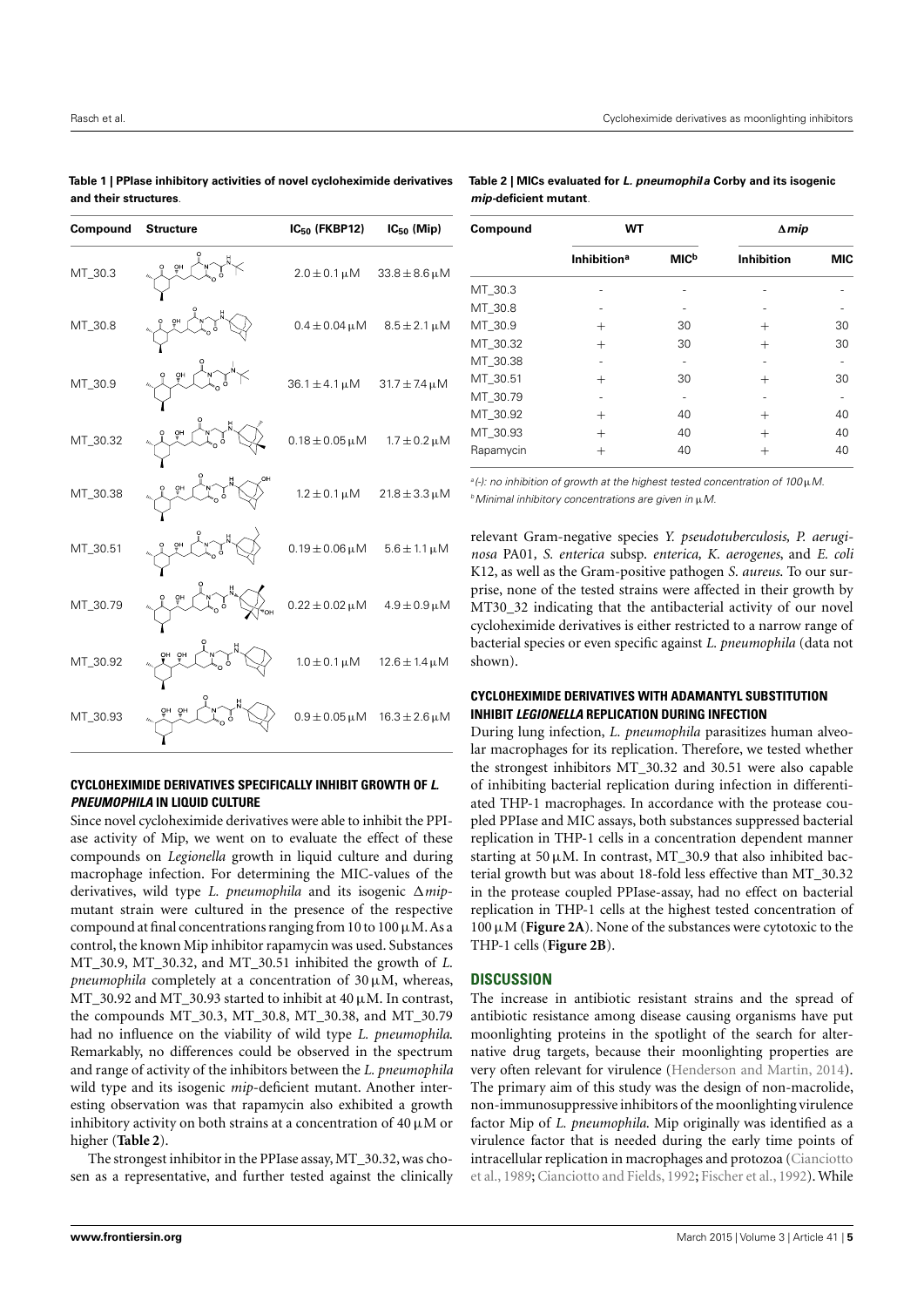

<span id="page-6-0"></span>highest concentration tested as demonstrated by the example MT\_30.9, and were comparable to untreated infections containing only 1% (v/v) ethanol as the solvent at its final concentration. The graph depicts mean and SD of two independent experiments performed in duplicate as a representative of four biological replicates. **(B)** Differentiated THP-1 cells were incubated with 100 µM MT\_30.32 or MT\_30.51 for 24 h. After 20 h, alamar blue was added and cell viability was determined by measuring fluorescence at 590 nm. The medium of control cells was either free of additives (untreated) or contained 1% (v/v) EtOH as a solvent control. The graph shows the mean and SD of two independent experiments performed in triplicate.

the PPIase activity affects invasion of monocellular cells, but not intracellular replication, a mutant strain expressing a Mip variant with very low PPIase activity is attenuated in the guinea pig infection model [\(Wintermeyer et al.,](#page-8-11) [1995;](#page-8-11) [Köhler et al.,](#page-8-4) [2003\)](#page-8-4). In accordance with observations in the animal model, Mip was shown to bind as a moonlighting protein collagen IV in the ECM of lung tissue. By doing this, it enables efficient colonization and dispersal of the bacteria to the spleen of infected animals extending its functions beyond the infection of monocellular hosts [\(Wagner](#page-8-13) [et al.,](#page-8-13) [2007\)](#page-8-13).

Due to the high structural similarity between Mip and human FKBPs, like FKBP12, the design of Mip specific inhibitors benefits much from structural data and computational modeling. Until now two approaches for the design of Mip-specific inhibitors have been published. First, the moonlighting property was utilized, and

the binding sequence within collagen IV was identified as being a 13-mer proline-rich peptide (P290) within the NC1-domain of collagen IV( $\alpha$ 1). This peptide was chemically synthesized, and a computer model of the solution structure of the Mip-P290 complex could be generated following NMR measurements. Predictions based on this computer model allowed the design of a cyclic variant of P290 that was able to decrease bacterial transmigration across an *in vitro* epithelial cell barrier [\(Ünal et al.,](#page-8-14) [2011\)](#page-8-14).

In a second approach, Juli and coworkers synthesized novel pipecolic acid derivatives by starting from rapamycin, because computational analysis of the NMR structure of the Miprapamycin complex shows that rapamycin's pipecoline moiety is anchored in the hydrophobic active site of Mip [\(Ceymann et al.,](#page-7-0) [2008;](#page-7-0) [Juli et al.,](#page-8-26) [2011\)](#page-8-26). The resulting compounds were found to inhibit the PPIase activity of Mip with  $IC_{50}$  values as low as  $6 \mu$ M. However, the compounds inhibited the prototypic human FKBP12 30-fold more efficiently than Mip, indicating low specificity for bacterial FKBPs [\(Juli et al.,](#page-8-26) [2011\)](#page-8-26). In a follow-up study, the inhibitory activities of these derivatives were also confirmed for BpML1 and Mip-like proteins of the pathogens *Yersinia pestis* and *Francisella tularensis* [\(Begley et al.,](#page-7-4) [2014\)](#page-7-4).

For the design of novel inhibitors with increased specificity for Mip, we followed in the present study a new approach, and combined two previously described FKBP inhibitors by using synthetic chemistry. Of these inhibitors, cycloheximide was identified by classical functional screens, while adamantane was predicted by computer modeling, and its derivatives were validated experimentally [\(Babine et al.,](#page-7-3) [1995;](#page-7-3) [Christner et al.,](#page-7-2) [1999\)](#page-7-2). A general observation for the novel cycloheximide derivatives presented in this study was that imide substitution of cycloheximide with adamantyl derivatives yielded more efficient Mip inhibitors than substituting with *tert*-butylamine, since the highest  $IC_{50}$ -value was  $16.3 \pm 2.6 \,\mu\text{M}$  for the former group (MT\_30.93) compared to  $31.7 \pm 7.4 \,\mu$ M as the lowest IC<sub>50</sub>-value for the latter (MT\_30.9) (**[Table 1](#page-5-0)**).

Cycloheximide-*N*-ethylethanoate was reported to have an IC<sub>50</sub>-value of  $6.5 \pm 1 \mu$ M toward the Mip-like protein of *Burkholderia pseudomallei* (BpML1) [\(Norville et al.,](#page-8-25) [2011\)](#page-8-25). By using adamantyl derivatives as substituents, we were able to produce cycloheximide derivatives with improved  $IC_{50}$ -values as low as  $1.7 \pm 0.2 \,\mu$ M in case of MT\_30.32 supporting our combinatorial approach. Although the substances were, except for MT\_30.9, more efficient inhibitors of FKBP12, the specificity toward Mip could also be increased compared to the previously described pipecolinic acid derivatives as MT\_30.32 inhibited FKBP12 only 10-fold better.

Currently, we only can speculate about the binding mode of MT\_30.32 and MT\_30.51 to Mip. For cycloheximide-*N*ethylethanoate, an NMR structure of its complex with BpML1 is published (2KO7). This revealed that the cycloheximide derivative displays a different binding mode than it is reported for FK506 and rapamycin. Rather than in the enzymatic cleft, cycloheximide-*N*-ethylethanoate interacts with residues in the close vicinity of it, and especially two loops outside the core [\(Norville et al.,](#page-8-25) [2011\)](#page-8-25). Similarly, a crystal structure of the adamantane derivative, supradamal, in complex with FKBP35 of *Plasmodium vivax* exists (4MGV). Here, the adamantane functionality perfectly fits into the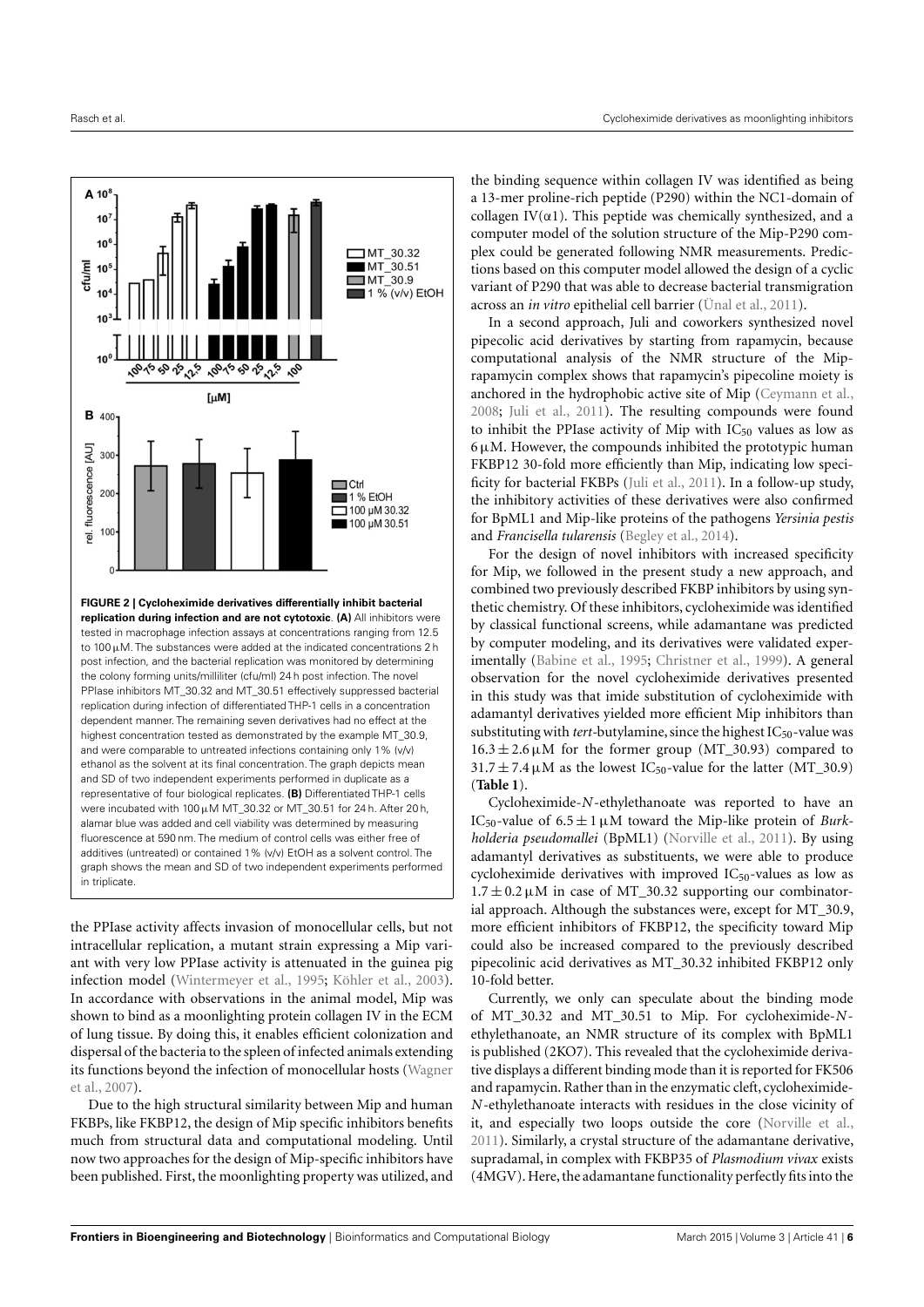

<span id="page-7-5"></span>**FIGURE 3 | Structural alignment of Mip to known PPIase-inhibitor complexes**. Shown are the structural overlays of the surface model of Mip (1FD9, green) with **(A)** the PvFKBP35-SAR-complex (4MVG, red) and **(B)** the BpML1- cycloheximide N-ethylethanoate complex (2KO7, red). The ligands are shown as sticks. The overlay in **(A)** suggests that Mip and PvFKBP35 are topologically more similar in the hydrophobic cleft, where SAR docks. Accordingly, a comparable binding mode of MT\_30.32 or MT\_30.51 to Mip via their adamantyl moiety can be assumed. The overlay in **(B)** reveals substantial topological differences between Mip and BpML1 in the loop region and the vicinity of the hydrophobic cleft that are reported to interact with cycloheximide N-ethylethanoate. Hence, the cycloheximide portions of MT\_30.32 and MT\_30.51 most probably bind in a different mode to Mip. The structural alignments were performed using PyMOL Molecular Graphics System, Version 1.5.0.4 Schrödinger, LLC.

hydrophobic cleft making non-bonded contacts with many conserved amino acids including Trp77 (Trp162 in Mip), which forms the base of the PPIase cavity [\(Harikishore et al.,](#page-8-27) [2013\)](#page-8-27). When these two structures are taken as reference and used for aligning Mip, it can be seen that the topological similarities between the PPIase domains of *Pv*FKBP35 and Mip are higher than BpML1 and Mip (**[Figure 3](#page-7-5)**). Due to the higher similarity between *Pv*FKBP35 and Mip, it can be assumed that the adamantane moieties bind similarly to Mip by occupying the hydrophobic cavity (**[Figure 3A](#page-7-5)**). In contrast, Mip and BpML1 differ especially in the region of the loop that is reported to interact with cycloheximide-*N*-ethylethanoate. Mip has a much bulkier topology at this part, which would affect the binding of cylocheximide inhibitors (**[Figure 3B](#page-7-5)**). Accordingly, it would be very interesting for future studies to determine the binding mode of MT\_30.32 or MT\_30.51.

Having seen the improvement in Mip inhibitory capacity of the novel cycloheximide derivatives by achieving lower  $IC_{50}$ -values and higher specificity, we evaluated their antibacterial potential in liquid growth and infection assays. Of the seven derivatives with adamantyl substitutions, four (MT\_30.32, MT\_30.51, MT\_30.92, and MT\_30.93) were able to inhibit bacterial growth in liquid culture starting at  $30 \mu M$  ([Table 2](#page-5-1)). Of those four, only two (MT\_30.32 and MT\_30.51) inhibited bacterial replication in macrophages without having cytotoxic side effects.

An interesting finding of our biological screens was that the inhibitory action of the four adamantyl substituted cycloheximide derivatives was independent of Mip, since a ∆*mip*-mutant was affected by the same compounds to the same extent. This indicates that there are additional drug target(s) than Mip. To our knowledge, there is no other FKBP in *L. pneumophila* except the ribosome associated trigger factor (TF) that contains a central FKBP domain [\(Rasch et al.,](#page-8-28) [2014\)](#page-8-28). However, the PPIase activity of TF is dispensable in many bacteria [\(Hoffmann et al.,](#page-8-29) [2010\)](#page-8-29). Hence, it is questionable, whether TF is the additional target of the biologically active derivatives. Apart from this, the facts that deletion of *mip* is not deleterious to the bacteria, but the inhibitors MT\_30.32 and MT\_30.51 are, nonetheless, effective during infection, suggest that some Mip functions might be taken over by other PPIases. A respective example has recently been described in *E. coli*, where deleting the periplasmic parvulin type PPIase SurA and the chaperone Skp is deleterious at 37°C due to the defects in the assembly of outer membrane proteins. However, under heat shock conditions this defect disappears because of the up-regulation of the periplasmic FKBP-type FkpA [\(Ge et al.,](#page-8-30) [2014\)](#page-8-30). Thus, it would be interesting for the future studies to test whether other *Legionella* PPIases can also be targeted by MT\_30.32 and MT\_30.51, or whether there might be alternative *Legionella* targets for these compounds. In conclusion, the adamantyl substituted cycloheximide derivatives presented in this study can be considered as a novel type of PPIase inhibitors with potential as antibacterial therapeutics.

# **ACKNOWLEDGMENTS**

This work received financial support from the Deutsche Forschungsgemeinschaft (DFG) STE 838/8-1.

#### **REFERENCES**

- <span id="page-7-3"></span>Babine, R. E., Bleckman, T. M., Kissinger, C. R., Showalter, R., Pelletier, L. A., Lewis, C., et al. (1995). Design, synthesis and X-ray crystallographic studies of novel FKBP-12 ligands. *Bioorg. Med. Chem. Lett.* 5, 1719–1724. doi[:10.1016/0960-](http://dx.doi.org/10.1016/0960-894X(95)00290-A) [894X\(95\)00290-A](http://dx.doi.org/10.1016/0960-894X(95)00290-A)
- <span id="page-7-4"></span>Begley, D. W., Fox, D., Jenner, D., Juli, C., Pierce, P. G., Abendroth, J., et al. (2014). A structural biology approach enables the development of antimicrobials targeting bacterial immunophilins. *Antimicrob. Agents Chemother.* 58, 1458–1467. doi[:10.1128/AAC.01875-13](http://dx.doi.org/10.1128/AAC.01875-13)
- <span id="page-7-1"></span>Boytim, M. L., Lilly, P., Drouvalakis, K., Lyu, S. C., Jung, R., Krensky, A. M., et al. (2000). A human class II MHC-derived peptide antagonizes phosphatidylinositol 3-kinase to block IL-2 signaling. *J. Clin. Invest.* 105, 1447–1453. doi[:10.1172/](http://dx.doi.org/10.1172/JCI8139) [JCI8139](http://dx.doi.org/10.1172/JCI8139)
- <span id="page-7-0"></span>Ceymann, A., Horstmann, M., Ehses, P., Schweimer, K., Paschke, A.-K., Steinert, M., et al. (2008). Solution structure of the *Legionella pneumophila* Mip-rapamycin complex. *BMC Struct. Biol.* 8:17. doi[:10.1186/1472-6807-8-17](http://dx.doi.org/10.1186/1472-6807-8-17)
- <span id="page-7-2"></span>Christner, C., Wyrwa, R., Marsch, S., Küllertz, G., Thiericke, R., Grabley, S., et al. (1999). Synthesis and cytotoxic evaluation of cycloheximide derivatives as potential inhibitors of FKBP12 with neuroregenerative properties. *J. Med. Chem.* 42, 3615–3622. doi[:10.1021/jm991038t](http://dx.doi.org/10.1021/jm991038t)